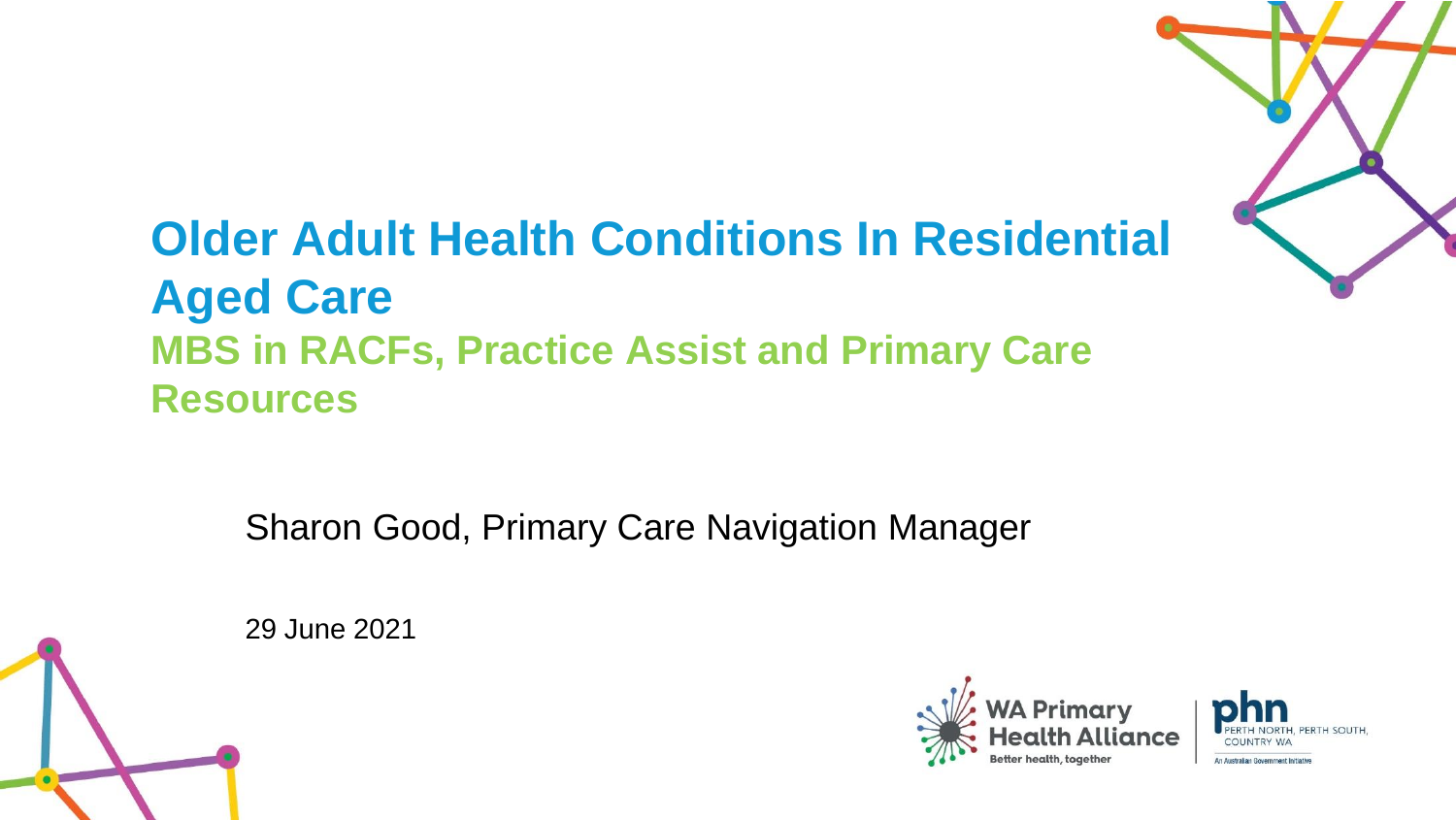WA Primary Health Alliance acknowledges and pays respect to the Traditional Owners and Elders of this country and recognises the significant importance of their cultural heritage, values and beliefs and how these contribute to the positive health and wellbeing of the whole community.



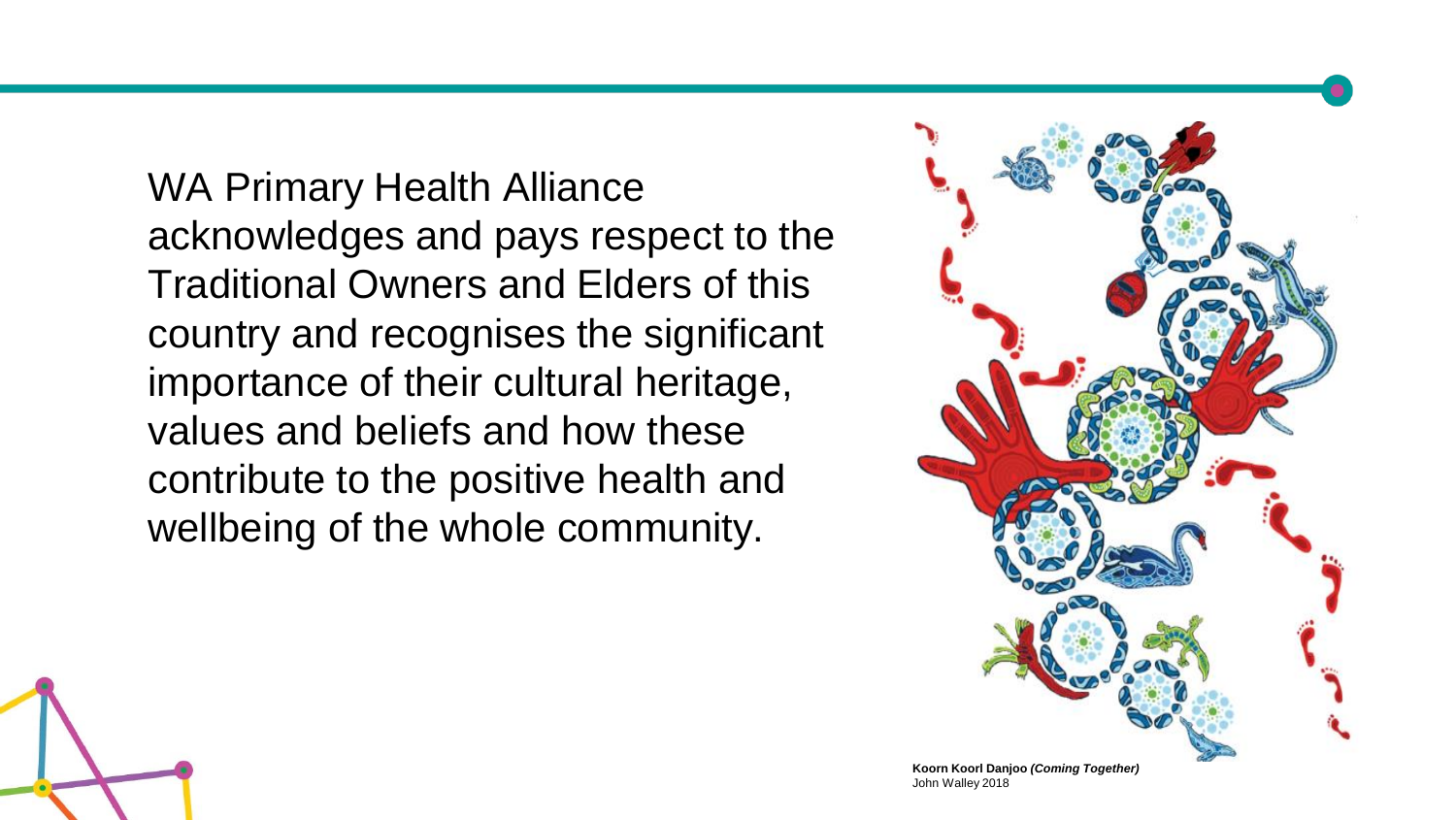### **Outline**

Medicare Benefits Schedule (MBS) items for:

- o Attendance items for general practitioners and other medical practitioners into Residential Aged Care Facilities (RACFs)
- o Better Access Mental Health Treatment Plans MBS items for RACFs
- o Chronic Disease Management MBS items for RACFs
- o COVID-19 Vaccine suitability items for RACFs
- o Advanced Care Plan suitable MBS item numbers for RACFs

GP Aged Care Access Incentive Changes

WAPHA Practice Assist and Primary Care Resources

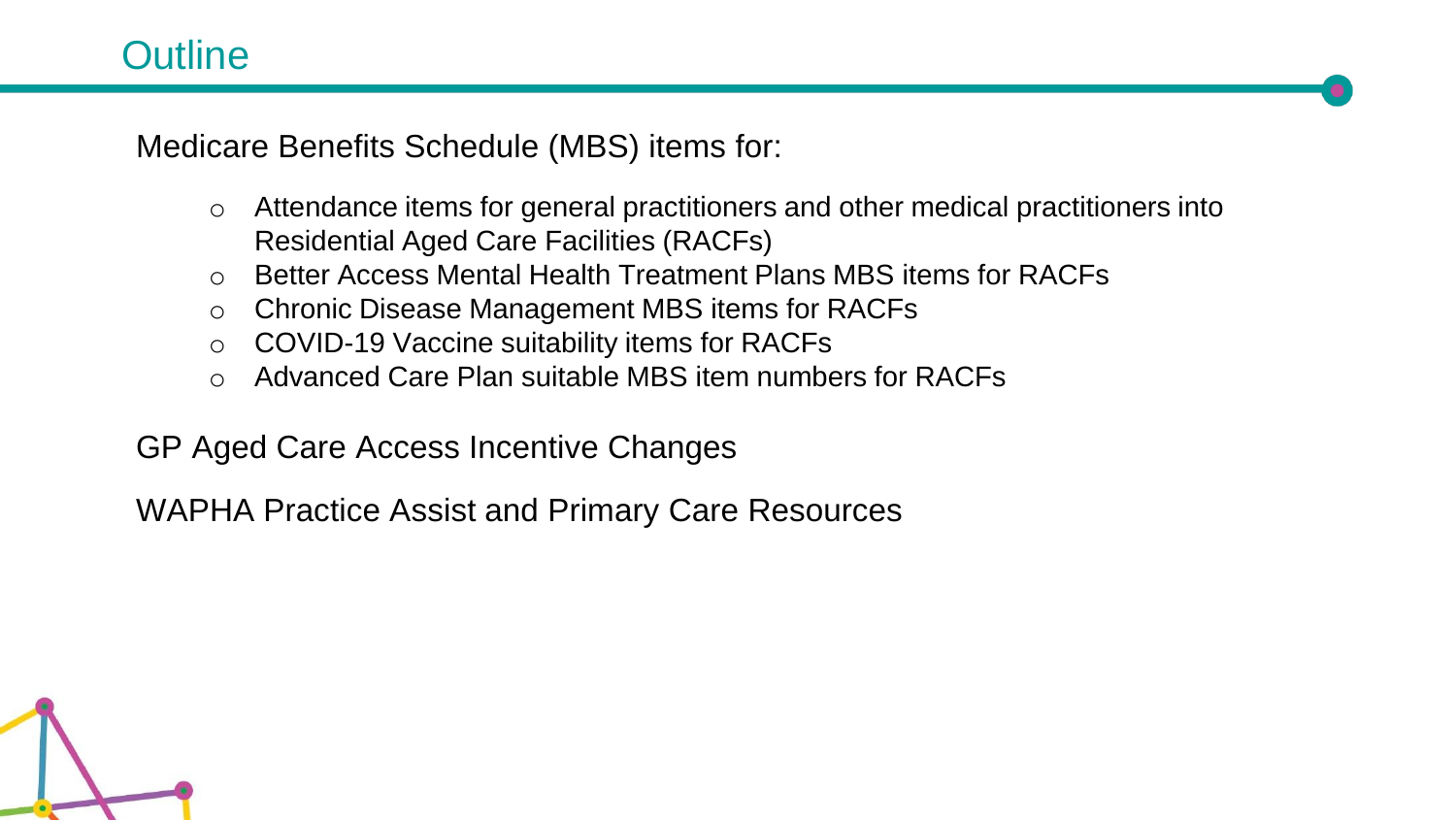

# **MBS Attendance items for RACFs**

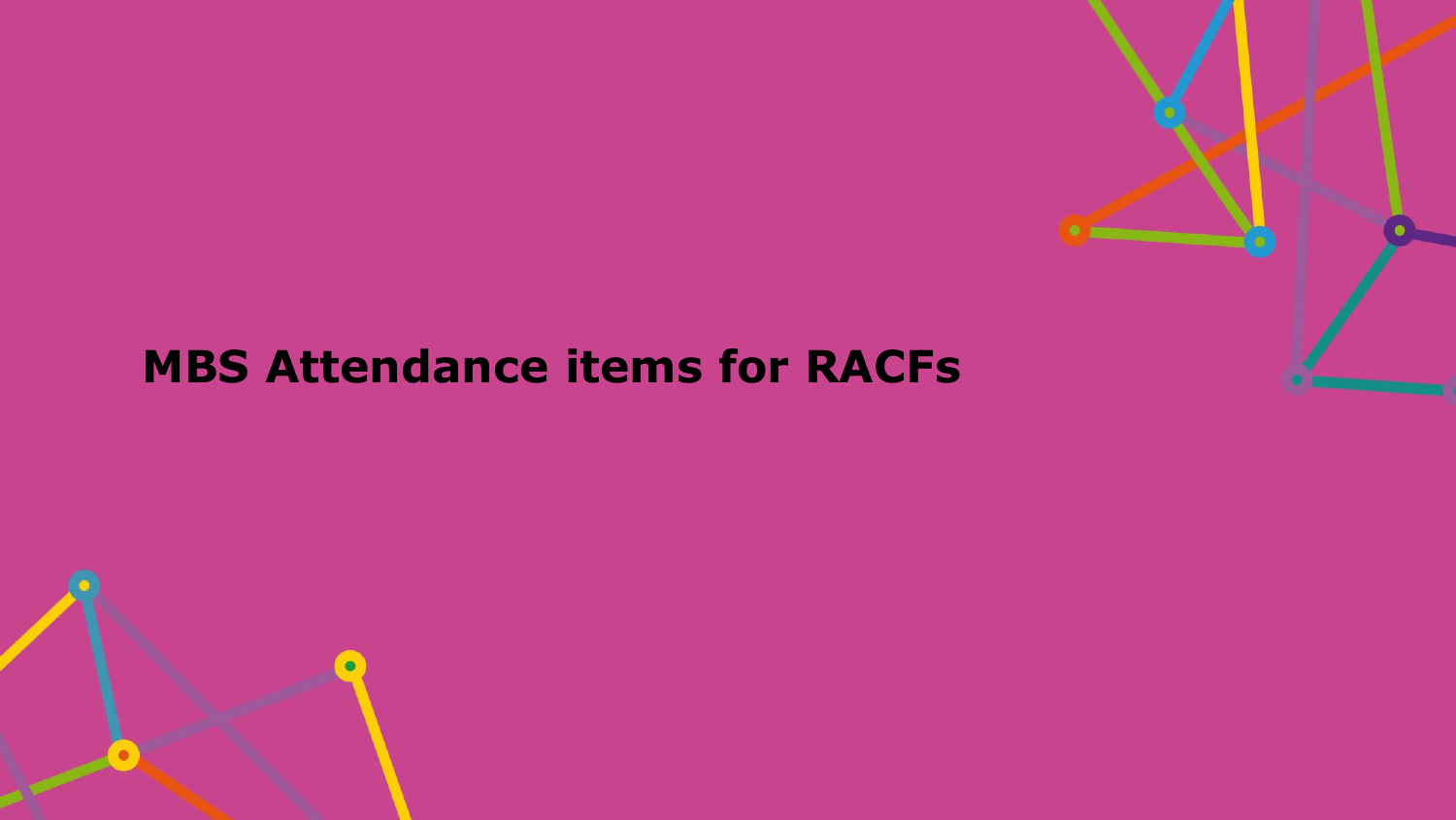# MBS – Attendance and Consultation Items in RACFs

- The MBS item numbers for face to face consultations in RACFs were updated in 2019. The new items simplify claims for RACF services, and replace the derived fee payment model.
- Item numbers for consultations in Group A1 are based on Levels A-D, and consultations in Group A2 are time and location based with practitioners in Modified Monash areas 2-7 having access to higher rebates. Bulk Billing incentives apply to consultation items.

care facility

cludina Non-VR GF

|       | <b>Consultation Item Numbers for GP</b><br>These items are applicable if the patient is a care recipient in a residential aged care facility.<br>Items are available for face to face attendances and claimable for each patient seen on one occasion. |         |       | Items are available for face to face attendances. | Flag Fall/Call Out Item Numbers for GP and (<br>These items are applicable if the patient is a care recipient in a residential age |
|-------|--------------------------------------------------------------------------------------------------------------------------------------------------------------------------------------------------------------------------------------------------------|---------|-------|---------------------------------------------------|------------------------------------------------------------------------------------------------------------------------------------|
| Item  |                                                                                                                                                                                                                                                        | Details | Item  |                                                   | <b>Type of Practitioner</b>                                                                                                        |
| 90020 |                                                                                                                                                                                                                                                        | Level A |       |                                                   |                                                                                                                                    |
| 90035 |                                                                                                                                                                                                                                                        | Level B | 90001 |                                                   | GP - Vocationally Registered (VR)                                                                                                  |
| 90043 |                                                                                                                                                                                                                                                        | Level C | 90002 |                                                   | Other Medical Practitioner (OMP) i                                                                                                 |
| 90051 |                                                                                                                                                                                                                                                        | Level D |       |                                                   |                                                                                                                                    |

• The Flag-Fall items apply to a doctor's initial attendance at a RACF, and are billable only for the first patient seen on each visit. Once a Flag-Fall item is billed, doctors may then bill an applicable consultation item for each of the patients they see.

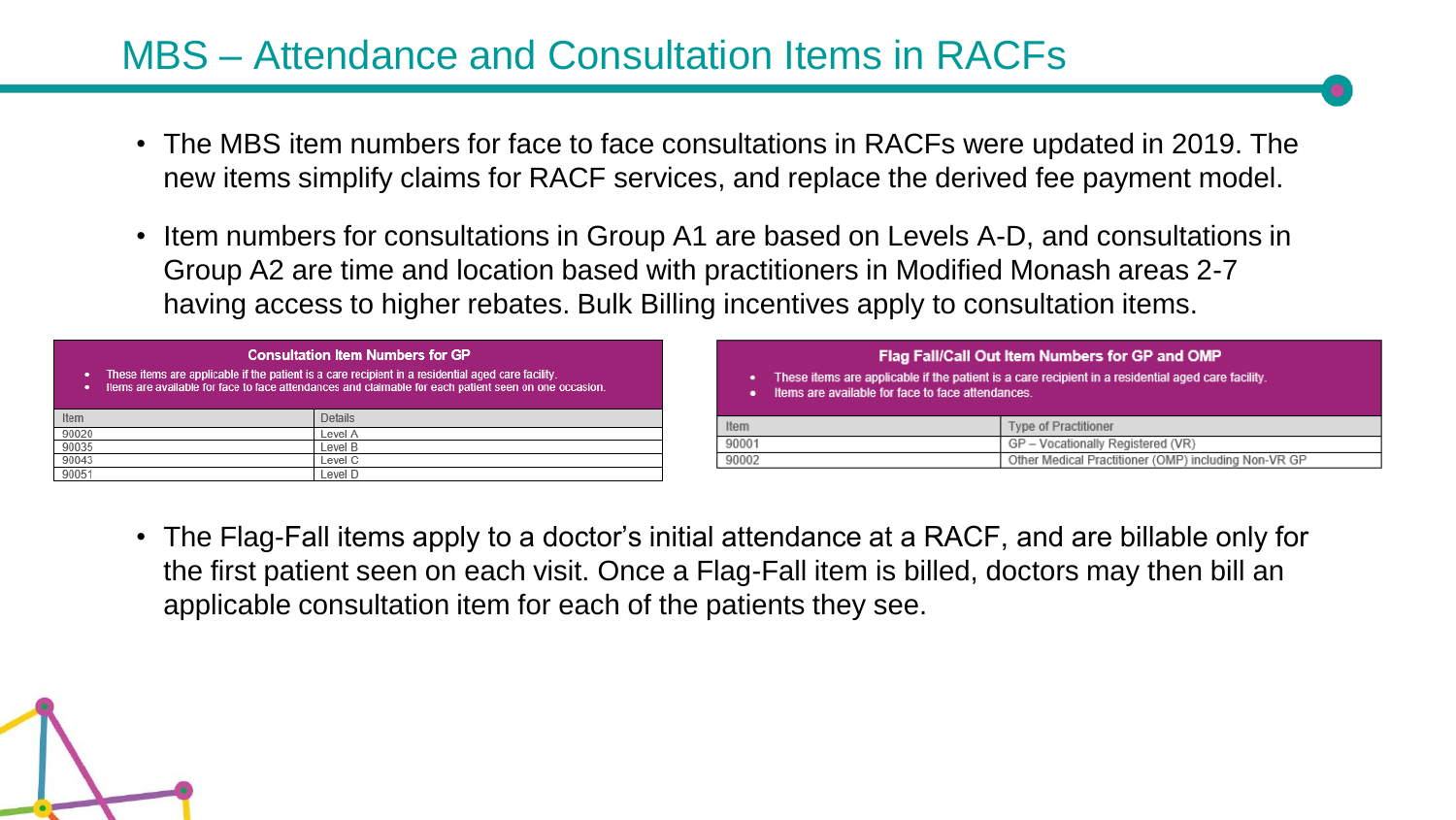# MBS – Attendance and Consultation Items in RACFs

- The Flag-Fall items cannot be billed with existing derived fee services, including after hours or telehealth services, nor can they be billed with urgent after hours items. Bulk billing (items 10990 and 10991) and rural incentives apply only to attendance items, not to the flag fall items 90001 and 90002.
- Further separate attendances, different day, same day separated by time for different patient or reason, enable an additional Flag-Fall to be claimed.
- Comprehensive Medical Assessment MBS items 701-707 apply for assessment of an eligible patients on admission to an RACF and/or once every 12 months.

| Comprehensive Medical Assessment Item Numbers for GP and OMP<br>Medical assessment of eligible patient on admission to a residential aged care facility.<br>۰<br>One every 12 months. |                                                             |  |  |  |  |  |  |
|---------------------------------------------------------------------------------------------------------------------------------------------------------------------------------------|-------------------------------------------------------------|--|--|--|--|--|--|
| Item                                                                                                                                                                                  | <b>Details</b>                                              |  |  |  |  |  |  |
| 701                                                                                                                                                                                   | $<$ 30 minutes                                              |  |  |  |  |  |  |
| 703                                                                                                                                                                                   | 30 to 40 minutes                                            |  |  |  |  |  |  |
| 705                                                                                                                                                                                   | 45 to 60 minutes                                            |  |  |  |  |  |  |
| 707                                                                                                                                                                                   | > 60 minutes                                                |  |  |  |  |  |  |
| 731                                                                                                                                                                                   | GP contribution to or review of multidisciplinary care plan |  |  |  |  |  |  |

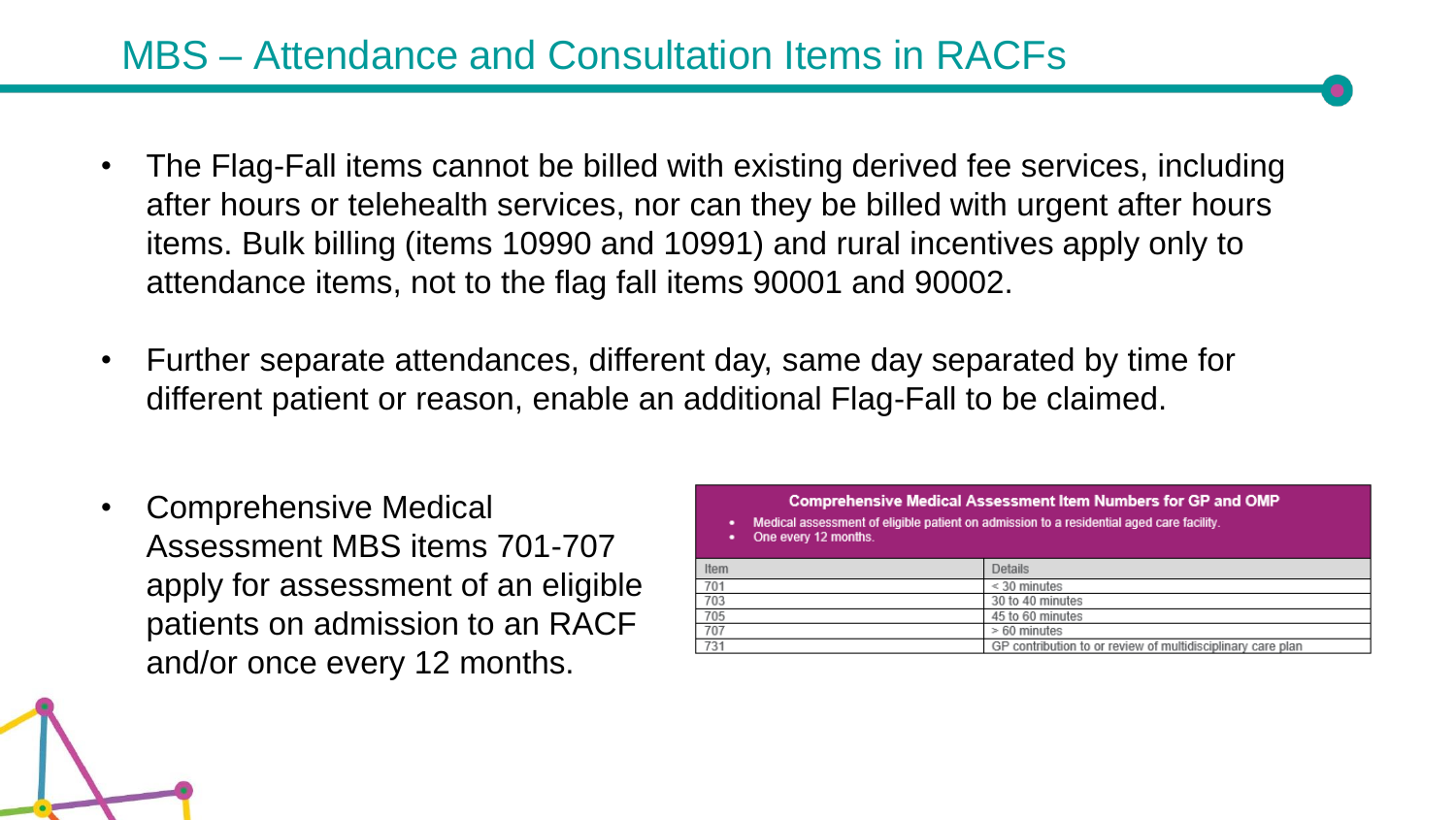# MBS – Attendance and Consultation Items in RACFs

• General Practitioners involvement or organisation of a Multidisciplinary Case Conferences can be claimed using MBS item numbers. Items 735,739 and 743 apply for organisation of a case conference. Items 747,750 and 758 can be claimed for participation in a case conference.

|      | GP or OMP Arranged – Multidisciplinary Case Conference Item Numbers | 「GP or OMP as a Participant – Multidisciplinary Case Conference Item Numbers, |                  |  |  |
|------|---------------------------------------------------------------------|-------------------------------------------------------------------------------|------------------|--|--|
| Item | <b>Details</b>                                                      | I Item                                                                        | Details          |  |  |
|      | 15 to 20 minutes                                                    |                                                                               | 15 to 20 minutes |  |  |
|      | 20 to 40 minutes                                                    | 750                                                                           | 20 to 40 minutes |  |  |
|      | - 40 minutes                                                        |                                                                               | $>40$ minutes    |  |  |

- Residential Medication Management Reviews can be claimed using item numbers 903 for Group A1 or 249 for Group A2 eligible practitioners.
- After Hours attendance items can be used in the RACF setting, however the Flag-Fall item number cannot be used with derived fee attendances such as item 585 and 594.
- Factsheet: [MBS Attendance Items for RACF's](https://www.practiceassist.com.au/PracticeAssist/media/ResourceLibrary/Medicare%20Benefits%20Schedule/MBS-Attendance-Items-in-RACFs-Fact-Sheet-210114.pdf)

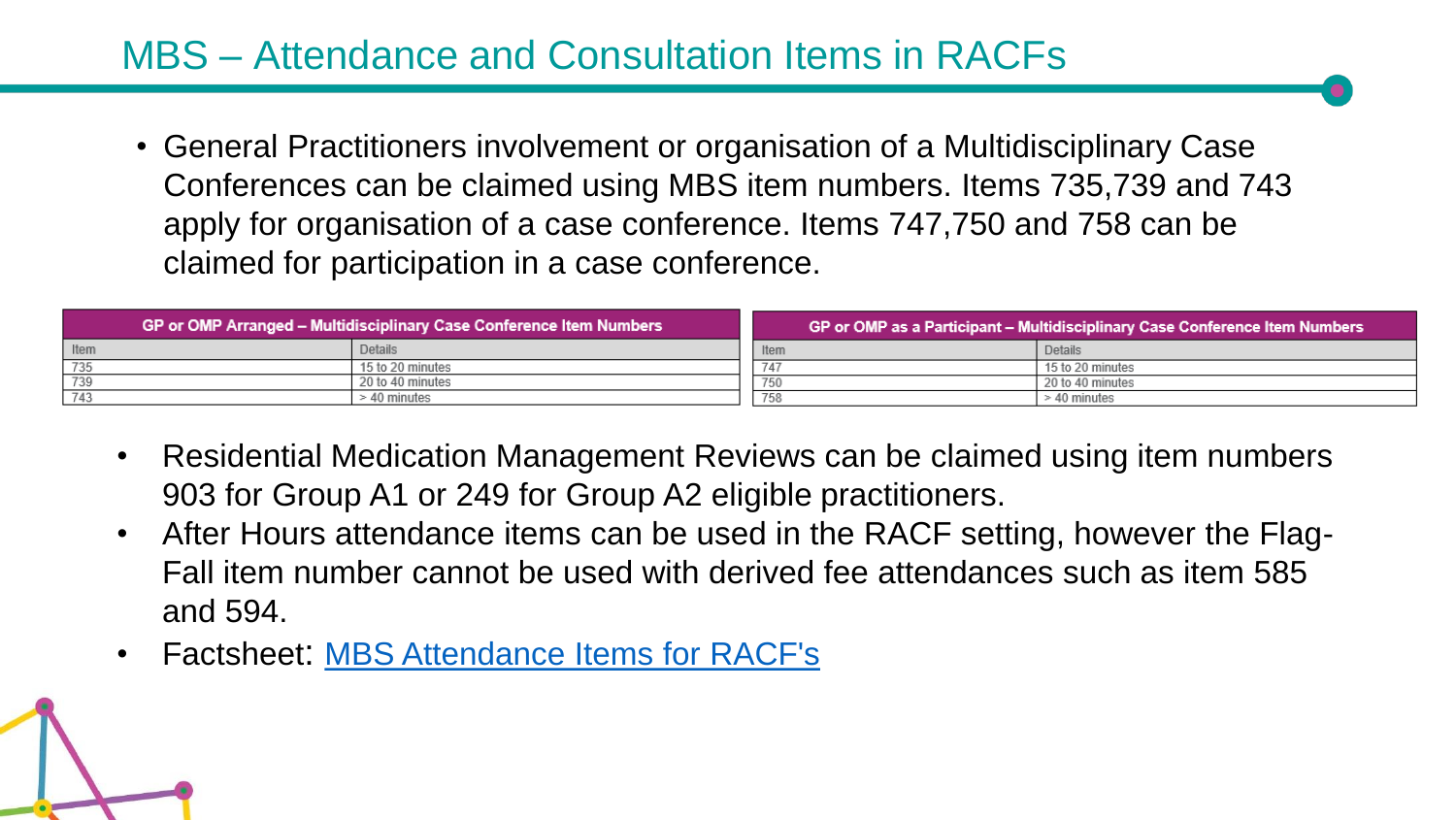

# **New MBS Items – Better Access and Chronic Disease Management**

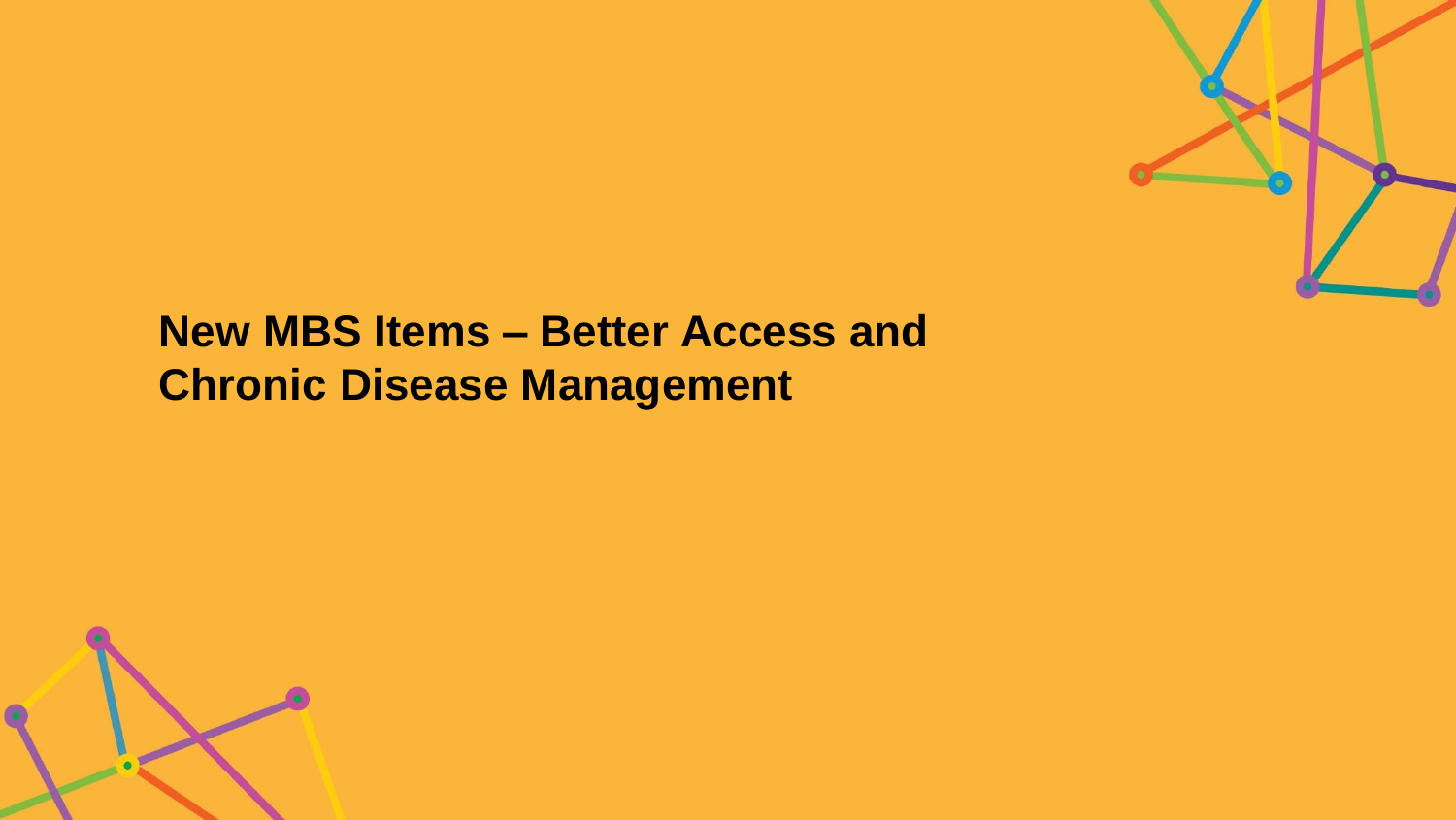# MBS – New Item Numbers

- From 10 December 2020 until 30 June 2022 New MBS items are available for RACF residents. These items are available to general practitioners and allied health professionals to provide care in RACFs for mental health, chronic disease management and physical therapy.
- The Flag-Fall item applies to all face-to-face attendances by either general practitioners or allied health professionals.
- Temporary Telehealth and Phone consultation items are also available. The Flag-Fall items do not apply to these MBS items. Factsheet: COVID-19 MBS [Telehealth Services GPs and OMPs. However, information on the status of](https://www.practiceassist.com.au/PracticeAssist/media/ResourceLibrary/201001-Medicare_MBS-COVID-19-Telehealth-Services-GPs-OMPs.pdf)  these item numbers is pending given the end date of 30 June 2021. \*EDIT see new MBS Changes factsheet – [COVID-19 Temporary MBS Telehealth Services](https://www.practiceassist.com.au/PracticeAssist/media/ResourceLibrary/Factsheet-COVID-19-GPsOMP-Post-1July2021.pdf)  for changes effective from 1 July 2021 until 31 December 2021.

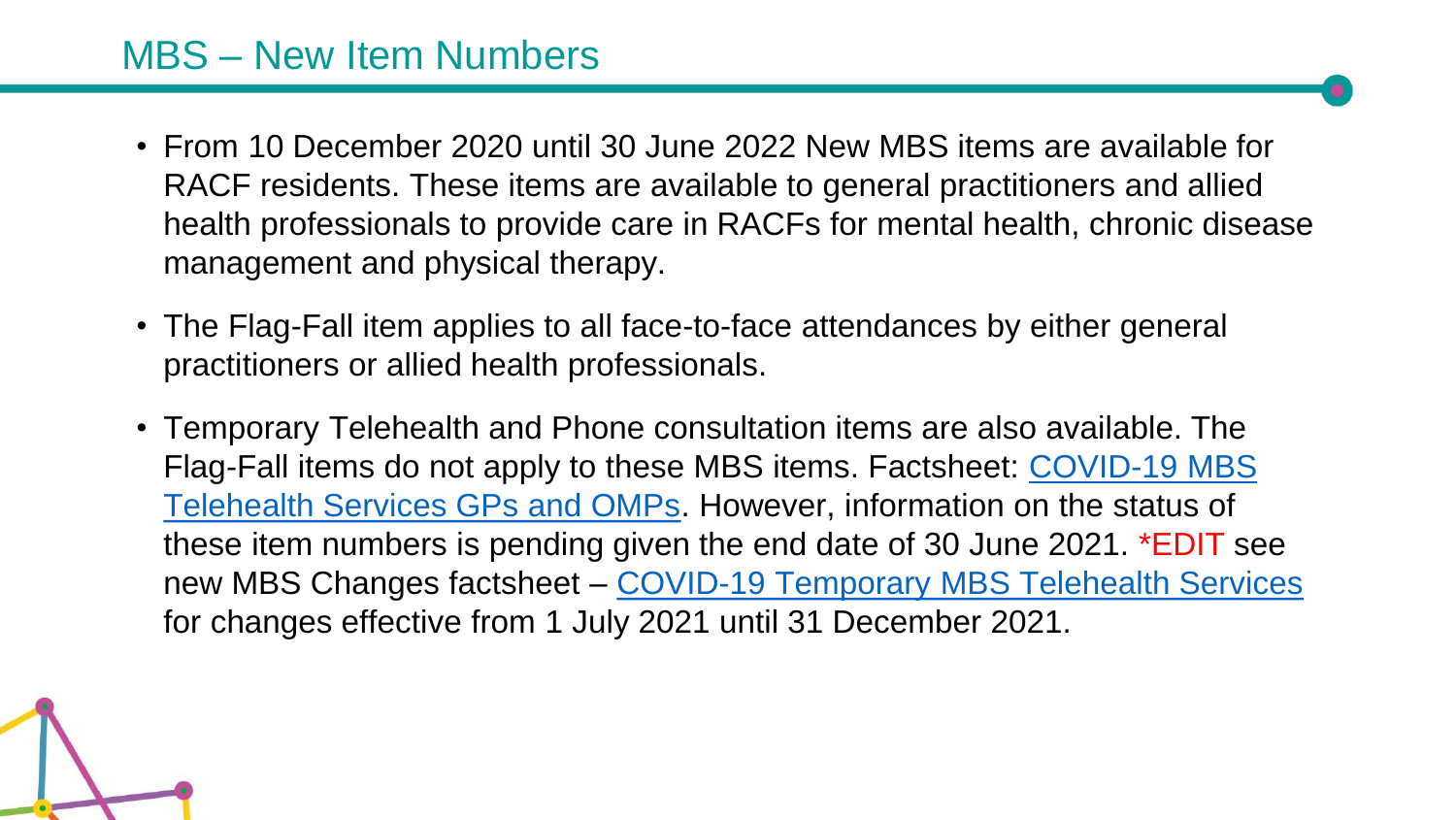#### MBS – Better Access Mental Health Treatment Plans in RACFs

- In response to the Royal Commission into Aged Care Quality and Safety COVID-19 special report recommendations the eligibility for the Better Access initiative has been expanded.
- From 10 December 2020 to 30 June 2022 new MBS items will be available for care recipients in RACFs. This will allow for up to 20 individual treatment services per calendar year for patients with a diagnosed mental disorder who would benefit from a structured approach to the management of their treatment needs.
- These item numbers include items for face-to-face attendances, telehealth and phone consultations. With specific item numbers for the type of consultation.
- Development, review and focused psychological strategy item numbers are available for both general practitioners and other medical practitioners in line with access to Group 1A and 2A.

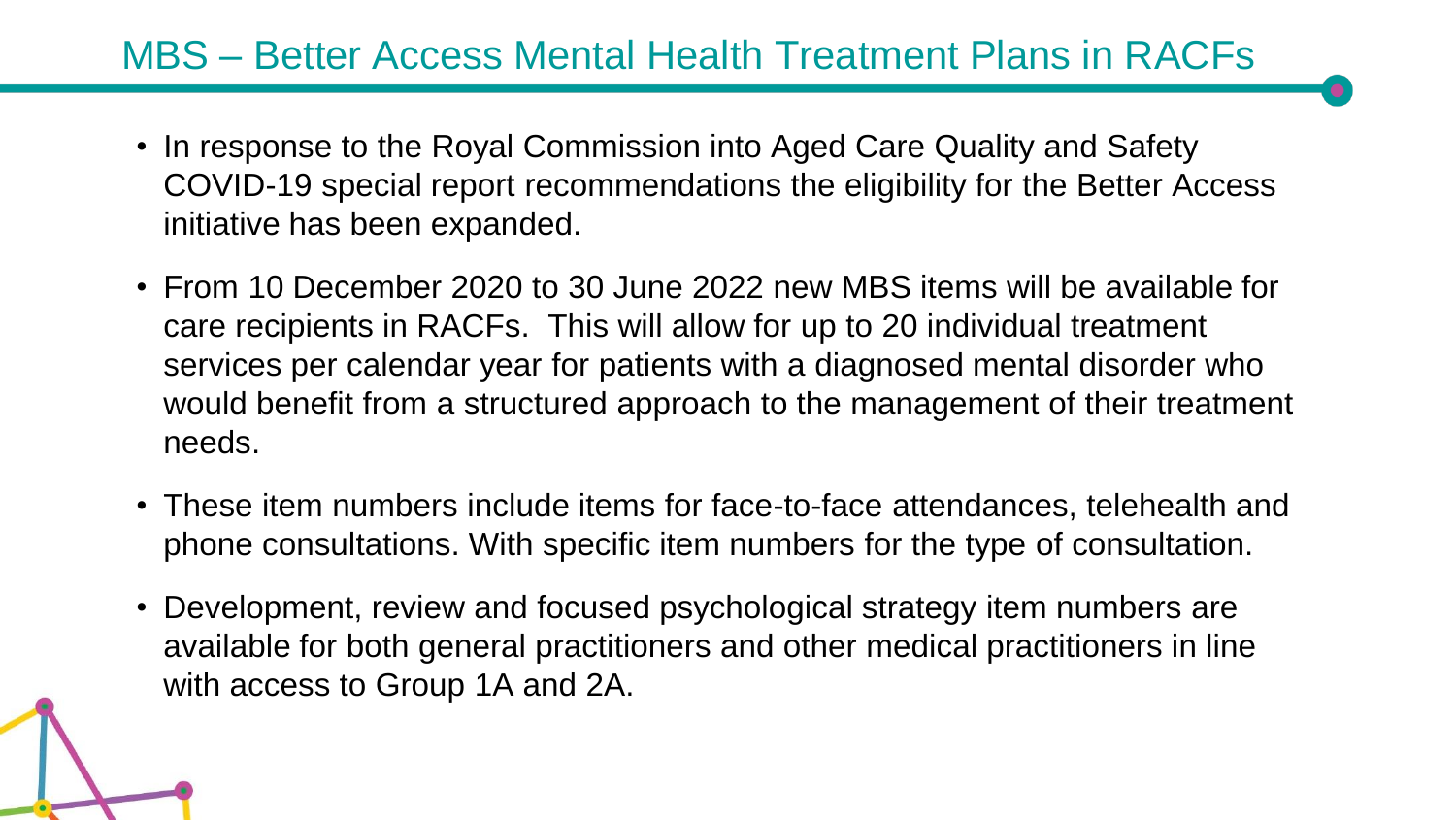# MBS – Better Access Mental Health Treatment Plans in RACFs

- Referrals under Better Access should include;
	- o Name
	- Date of birth
	- o Address
	- o Diagnosis
	- o List of any current medications
	- o Number of sessions they are being referred for the course of treatment.
- Initial referrals can be for up to 6 sessions. After this a review is required. If clinically indicated, an additional referral for 4 sessions can given before another review. If further sessions are required an additional 10 sessions can be referred. Giving access to a total of 20 sessions each calendar year.
- Reviews can be claimed every 3 months, however further referrals can be provided within this time using a consultation item number.
- [Mental Health Treatment Plans \(MHTPs\) in RACFs](https://www.practiceassist.com.au/PracticeAssist/media/ResourceLibrary/Medicare%20Benefits%20Schedule/MHTPs-in-RACFs-Fact-Sheet-V2-210114.pdf) (Fact Sheet)

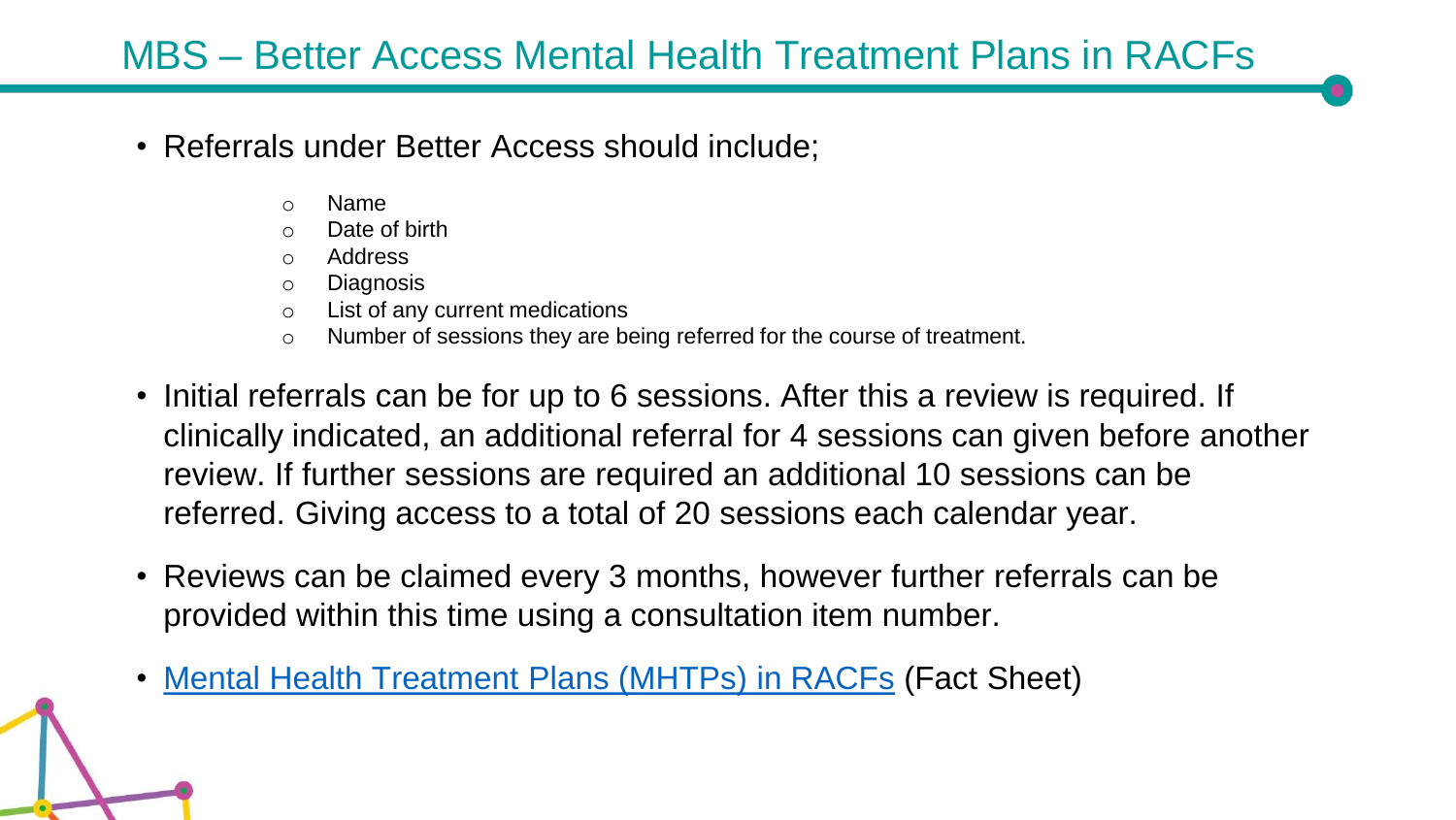# MBS – Chronic Disease Management Plans in RACFs

- If a resident has a chronic disease, they may be eligible for MBS services under a General Practitioner Management Plan (GPMP) and Team Care Arrangements (TCA)
- Item numbers for general practitioners allow for preparation of a multidisciplinary care plan, review or amendment of the plan, along with a specific item number (93470) for health assessment of an care recipient of Aboriginal or Torres Strait Islander descent.
- Flag-Fall item numbers 90001 or 90002 apply for face to face attendances under MBS item numbers 93469, 93470, 93475 or 93479.

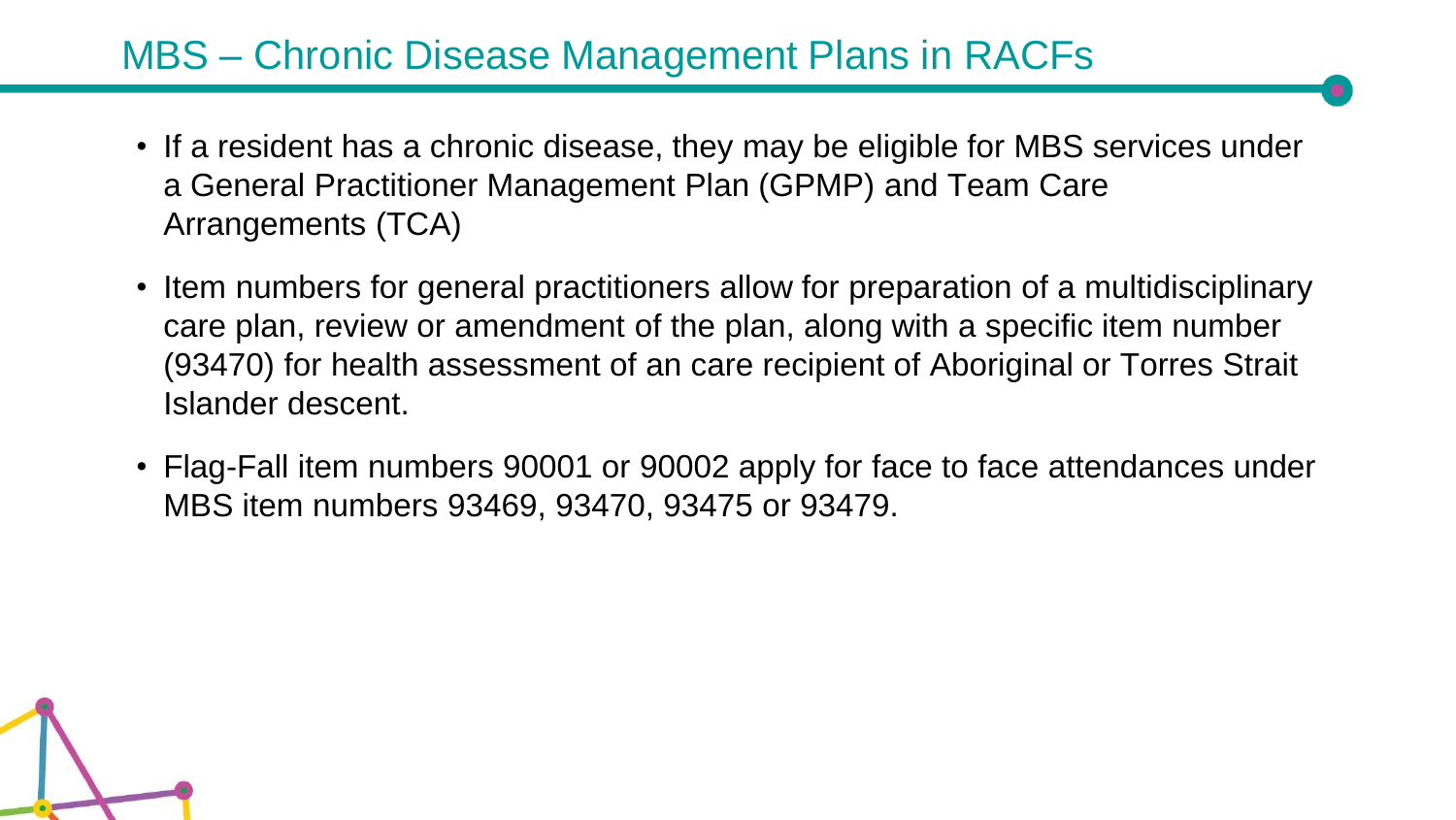# MBS – Chronic Disease Management Plans in RACFs

- Allied health professional item numbers replicate the existing face to face and telehealth items for allied health chronic disease management plan services, Indigenous follow-up services for eligible patients who have received a health assessment, and group assessment services.
- Care recipients who have accessed 5 initial consultations across the included allied health services can access 5 additional services per calendar year for exercise physiology, occupational therapy or physiotherapy with item numbers 93571 - 93573.
- Factsheets:
	- o [CDM Allied Health Group Services in RACFs](https://www.practiceassist.com.au/PracticeAssist/media/ResourceLibrary/Medicare%20Benefits%20Schedule/CDM-Allied-Health-Group-Services-in-RACFs-Fact-Sheet-V1-201222.pdf)
	- o [CDM Allied Health in RACFs](https://www.practiceassist.com.au/PracticeAssist/media/ResourceLibrary/Medicare%20Benefits%20Schedule/CDM-Allied-Health-in-RACFs-Fact-Sheet-V1-201222.pdf)
	- o [CDM Aboriginal and Torres Strait Islander Allied Health in RACFs](https://www.practiceassist.com.au/PracticeAssist/media/ResourceLibrary/Medicare%20Benefits%20Schedule/CDM-ATSI-Allied-Health-in-RACFs-Fact-Sheet-V1-201222.pdf)
	- [CDM GP or OMP in RACFs](https://www.practiceassist.com.au/PracticeAssist/media/ResourceLibrary/Medicare%20Benefits%20Schedule/CDM-GP-or-OMP-in-RACFs-Fact-Sheet-V2-210114.pdf)

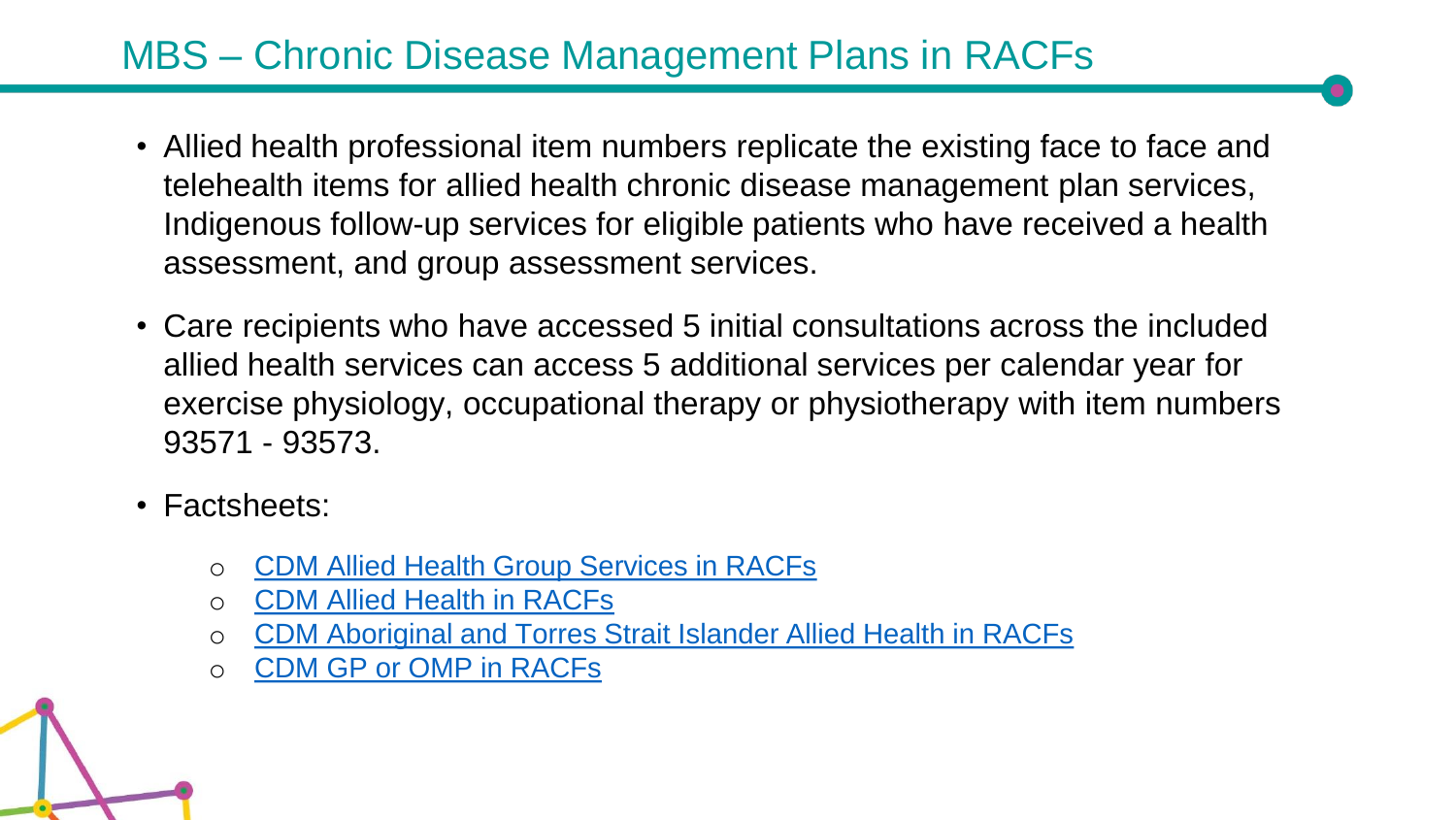# **Other MBS items for use in RACFs**

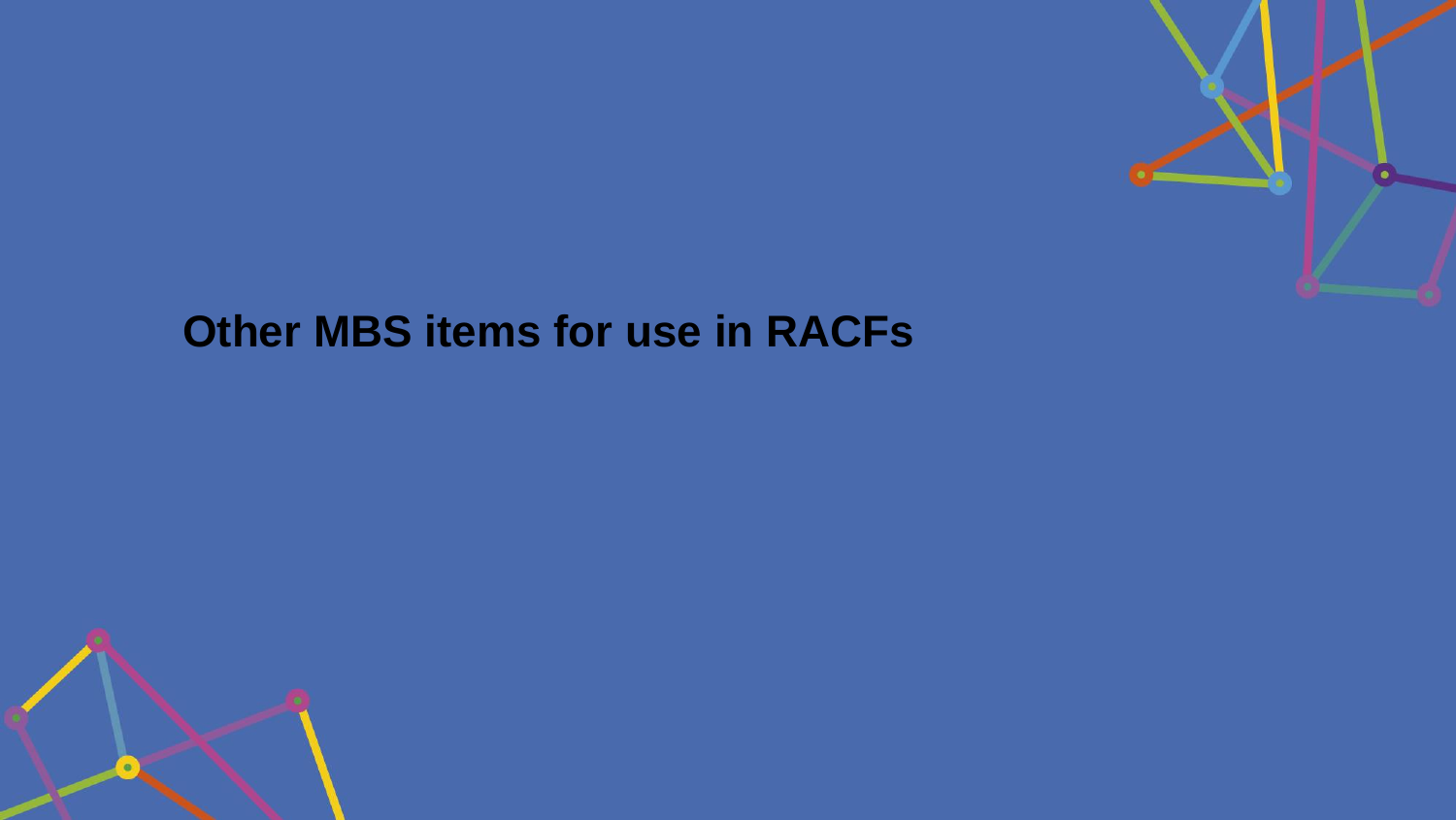# MBS – COVID-19 Vaccine Suitability Assessment Items

- From March 2021, 16 new Medicare Benefit Schedule (MBS) items will be available to enable GPs and suitably qualified health professionals to assess patients for their suitability to receive a COVID-19 vaccine.
- COVID-19 vaccine suitability assessment items must be bulk billed and be a face-to-face attendance, in practice, home visit or RACF. A dose of COVID-19 vaccine must be immediately available for administration to the patient in any of these attendances.
- Item numbers are available for in hours, after hours and for locations MMM 1 and MMM 2-7.
- In addition, from 14 June 2021 MBS item 90005 provides a flag-fall fee for an initial attendance at a RACF, residential disability facility setting or a patient's place of residence, on one occasion, applicable only to the first patient seen. To be billed in association with a COVID-19 vaccine suitability assessment service (MBS items 93624 to 93656 inclusive).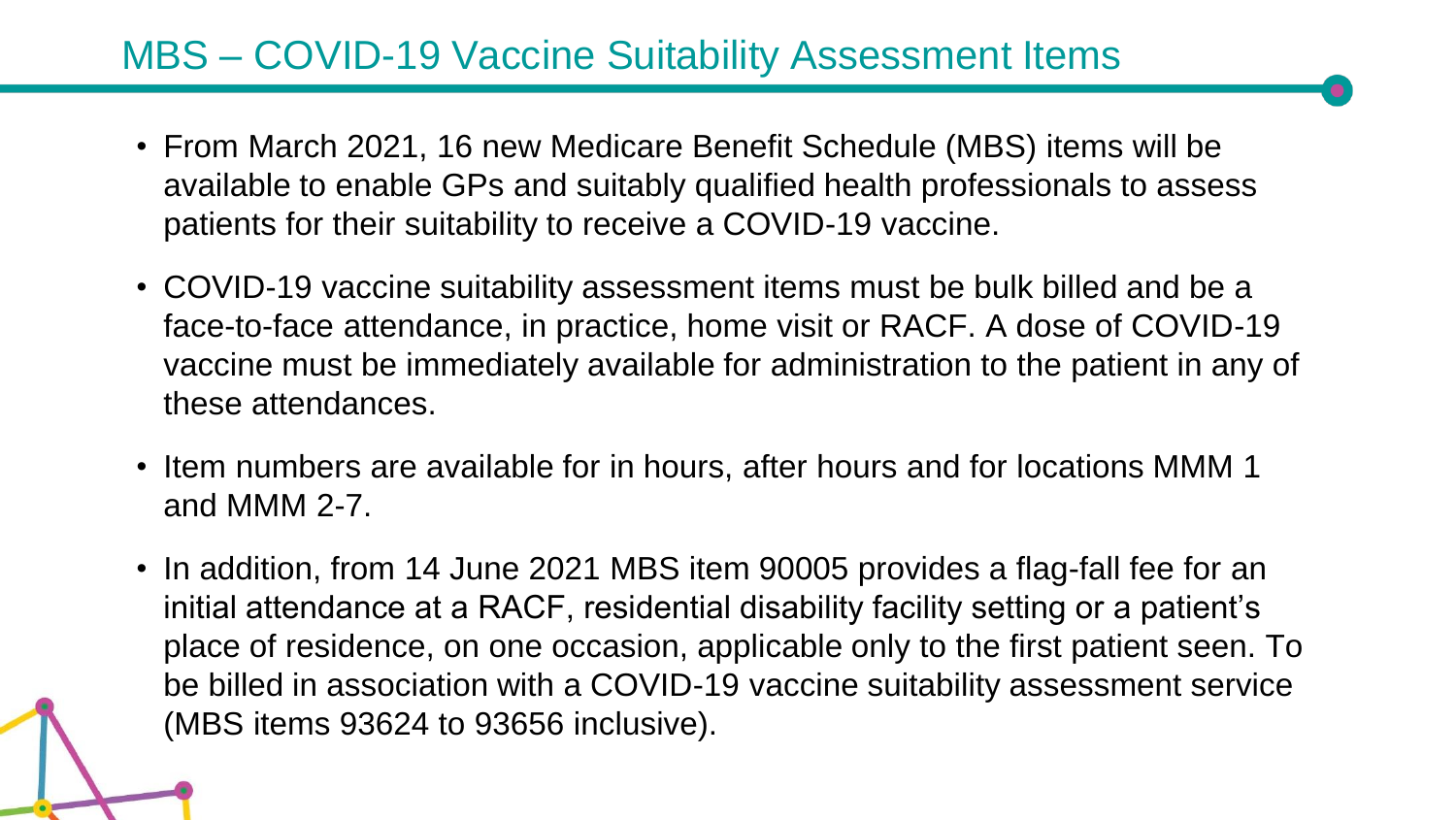# MBS – Advance Care Planning (ACP)

- The RACGP describes ACP as a process of reflection, discussion and communication that enables a person to plan for their future medical treatment and other care, for a time when they are not competent to make, or communicate, decisions for themselves. [\(RACGP Advance care planning](https://www.racgp.org.au/running-a-practice/practice-resources/practice-tools/advance-care-planning))
- Although often about end-of-life care (the last 12 months) or terminal care (the last days to weeks of life), ACP is a process that all patients can benefit from, especially those at risk of deterioration in health.
- There are no MBS items specifically for ACP, however there are MBS items that may support ACP in general practice.
- MBS items that are available for use with ACP are general consultation items that are applicable to the location of the consultation. For example the item numbers that apply to consultation in RACFs including Flag-Fall if this is where the consultation is conducted.

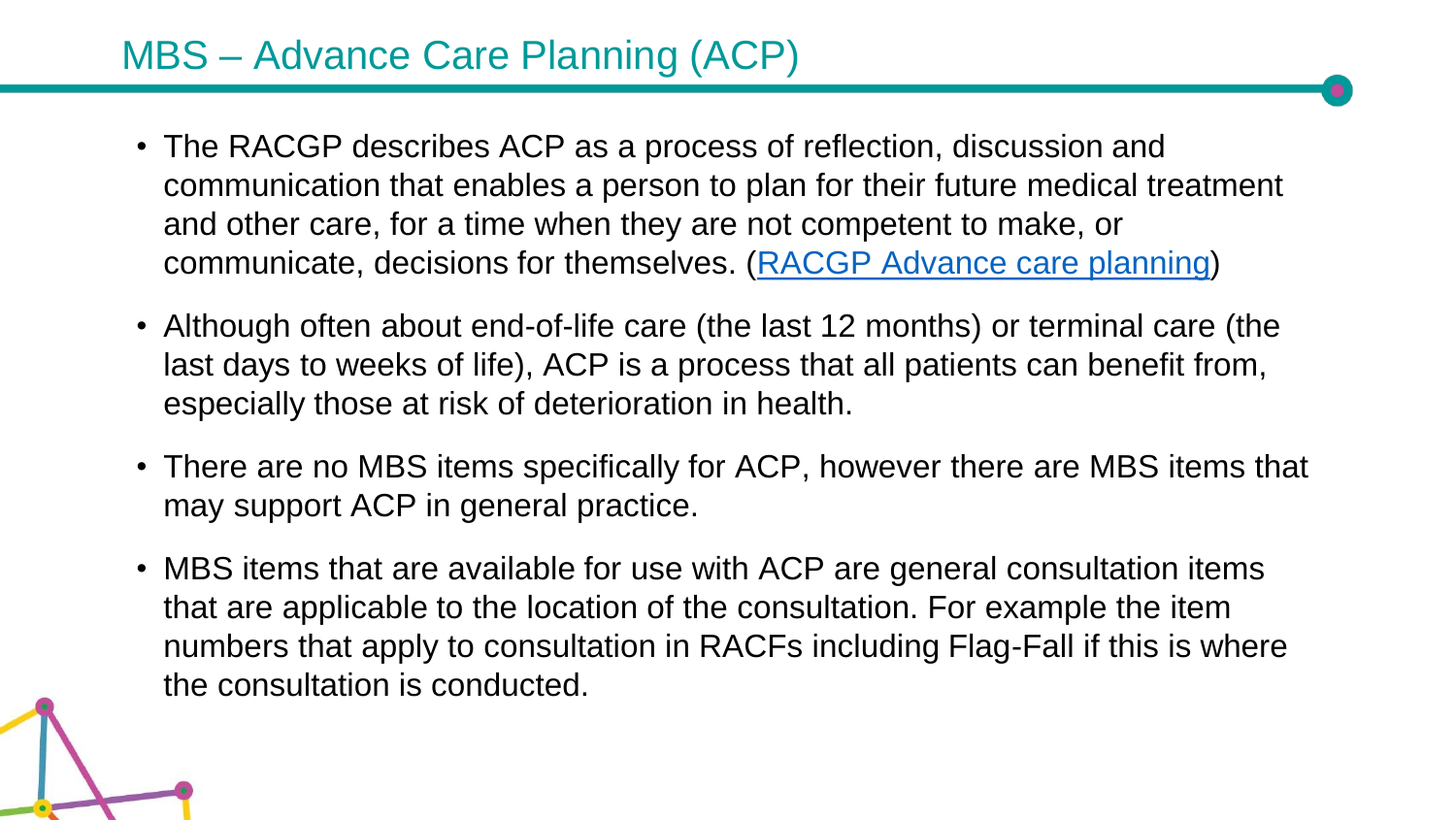# MBS – Advance Care Planning (ACP)

- MBS items for GP Management and Team care arrangements are also available. The initiation of ACP and/or palliative and supportive care needs assessment, if indicated for the patient, could be incorporated into the planning and review processes.
- MBS Health Assessments for people aged 75 years and over are also available. The initiation of ACP and/or palliative and supportive care needs assessment, could be incorporated into the health assessment process. Patients may also need further follow up GP consultations on a different day after the health assessment if they have complex palliative care needs or require additional time to discuss ACP.
- [Practice Assist Advance Care Planning and supporting MBS items Factsheet.](https://www.practiceassist.com.au/PracticeAssist/media/ResourceLibrary/Medicare%20Benefits%20Schedule/Advance-Care-Planning-Fact-Sheet-V1-210514.pdf)
- [Advance Care Planning in General Practice](https://www.advancecareplanning.org.au/understand-advance-care-planning/advance-care-planning-in-specific-health-settings/advance-care-planning-in-general-practice)
- [Advance Care Planning in Aged Care](https://www.advancecareplanning.org.au/understand-advance-care-planning/advance-care-planning-in-specific-health-settings/advance-care-planning-and-aged-care)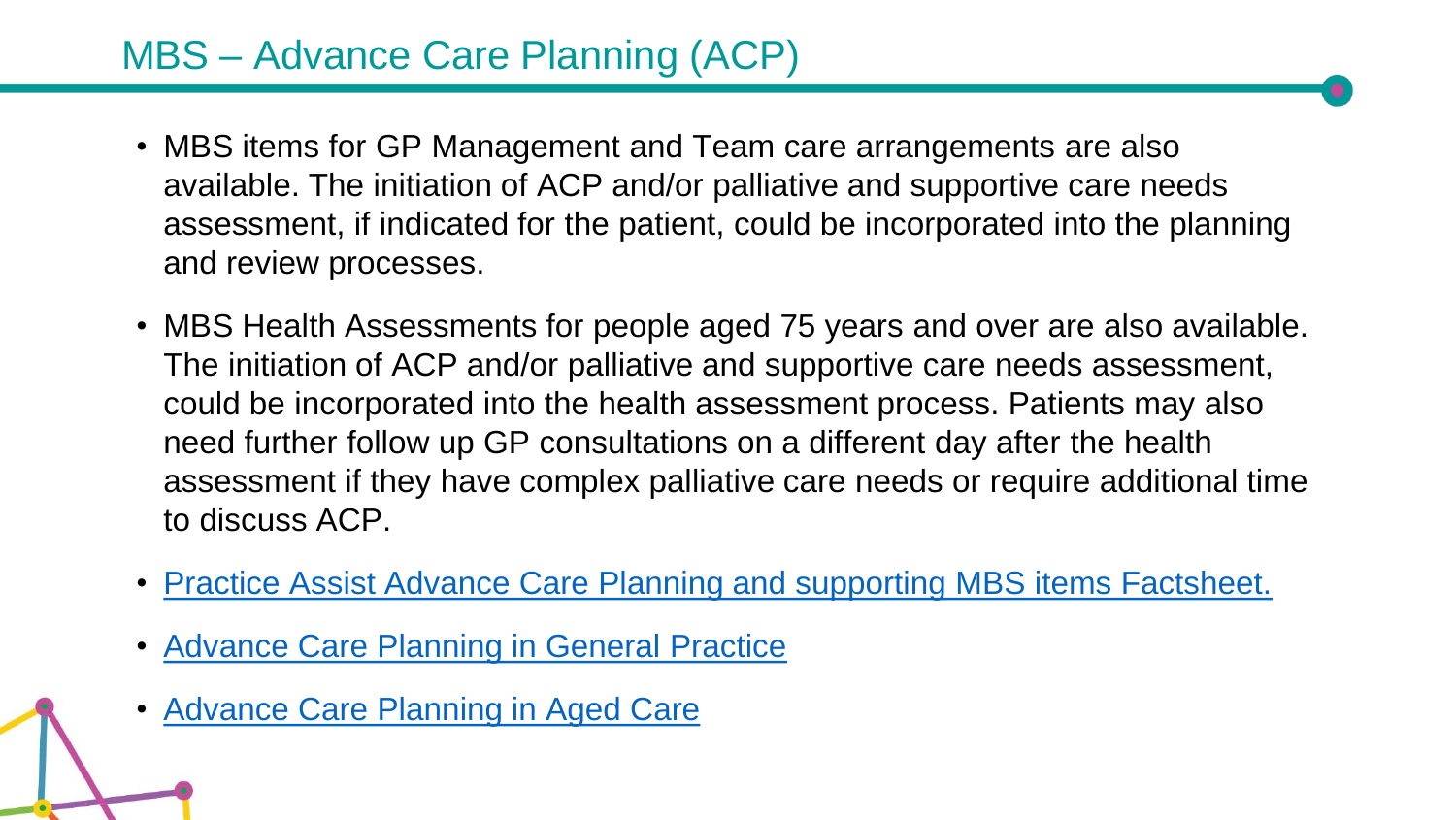# **GP Aged Care Access Incentive Changes**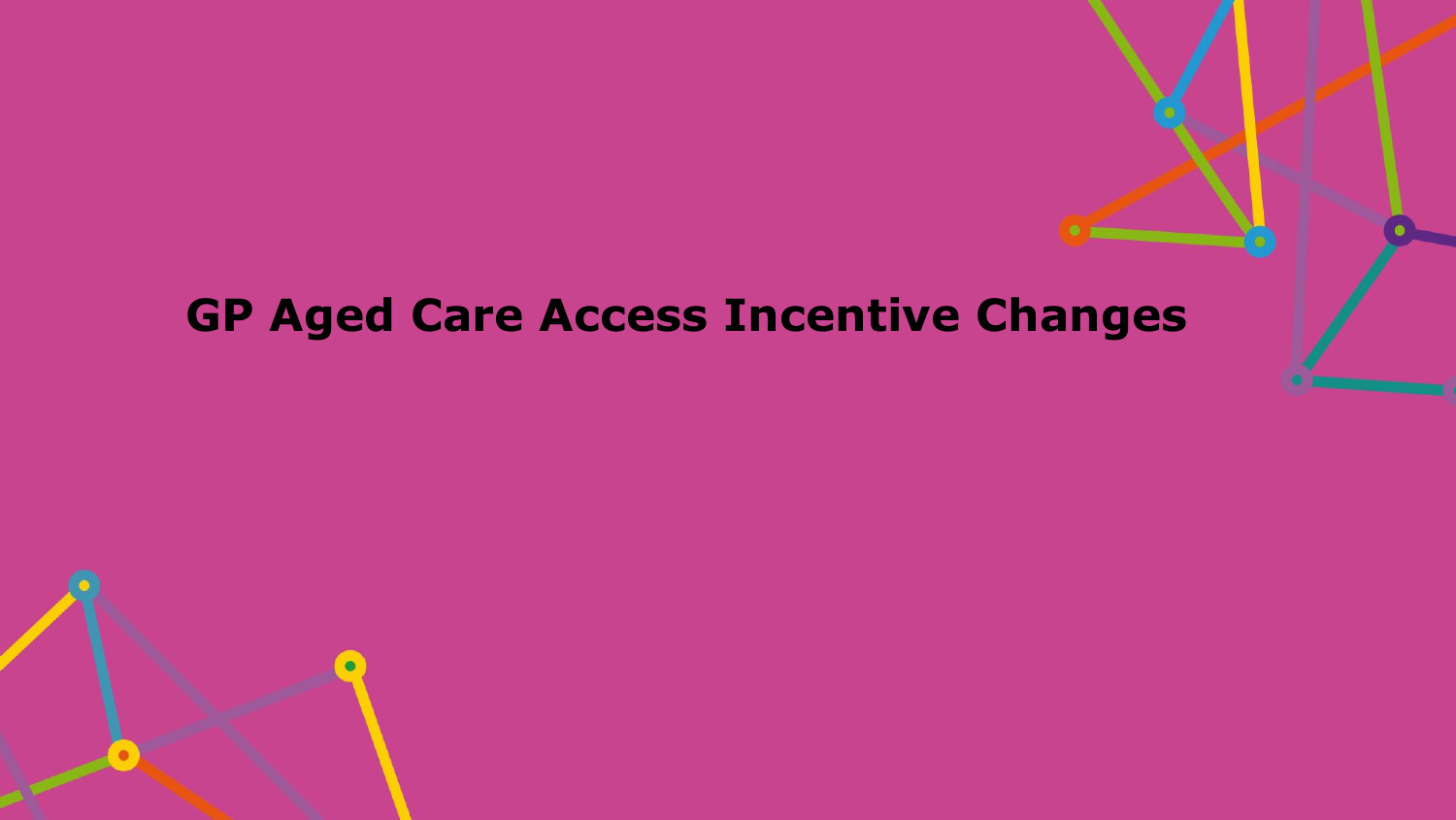# GP Aged Care Access Incentive Changes

- Coming into effect from 1 July 2021 changes to the Practice Incentives Program (PIP) GP Aged Care Access Incentive (GP ACAI) mean the *maximum* payment will double to \$10 000 through the introduction of additional qualifying service levels and service incentive payments.
- There are no changes to eligibility for ACAI payments. GPs must, as before:
	- $\circ$  be registered in the PIP at an approved PIP practice:
	- o use a Medicare provider number linked to a PIP practice when claiming MBS services in RACFs
	- o provide eligible MBS services to residents in RACFs
	- o reach the Qualifying Service Level by providing the required number of MBS services in RACFs in a financial year.

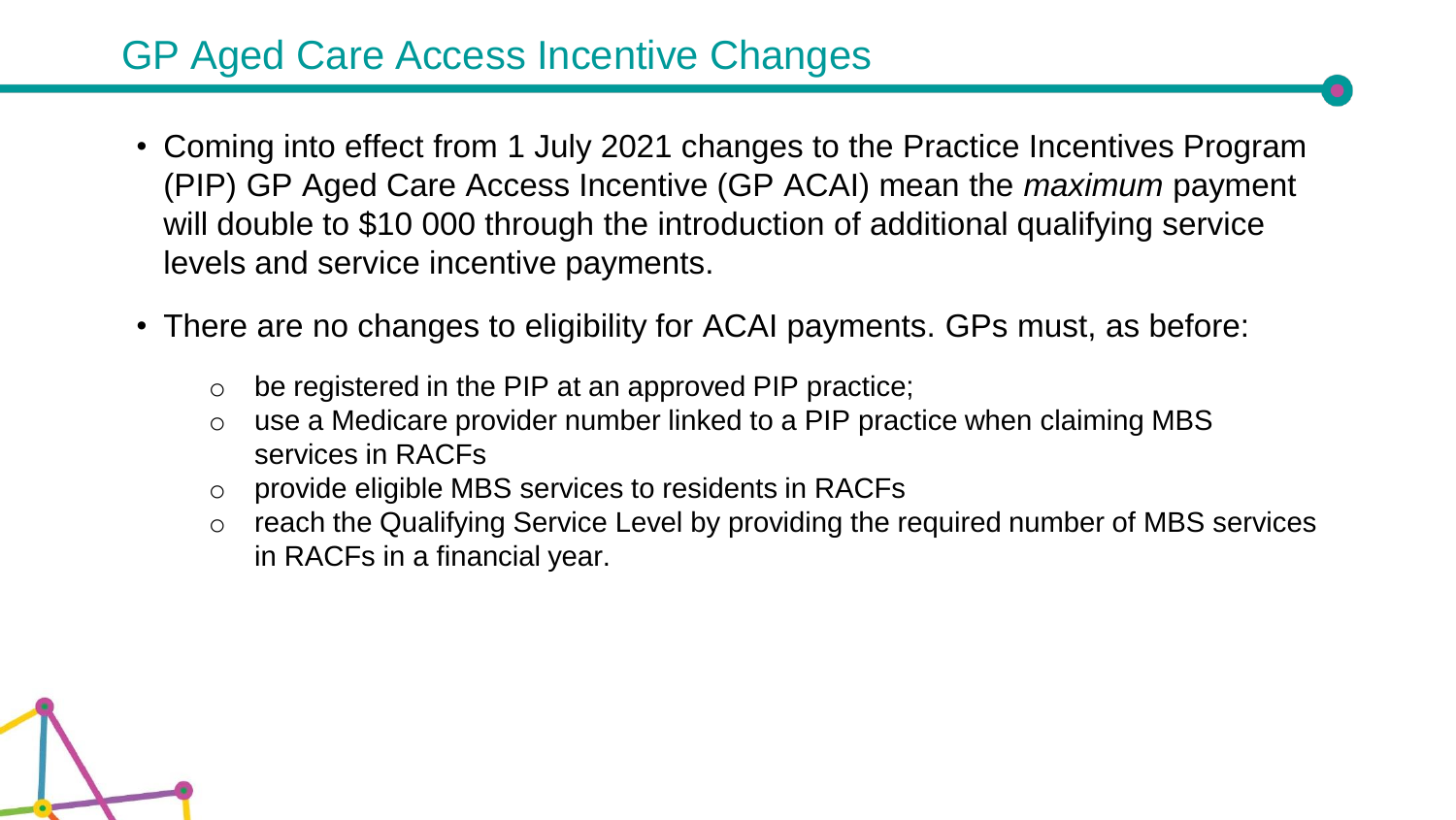# GP Aged Care Access Incentive Changes

- GPs will receive increasing and accumulative service incentive payments based on the number of eligible items delivered to patients in a financial year:
	- $\circ$  Tier 1a): 60-99 services for \$2,000;
	- $\circ$  Tier 1b): 100-139 services for \$2,500;
	- o Tier 2a): 140-179 services for \$2,500; and
	- Tier 2b): 180+ services for \$3,000.

For example, if a GP delivers 100 Medicare Benefits Schedule (MBS) services to patients in RACFs in 2021/22 (single financial year), they will receive a (total) payment of \$4,500 (\$2,000 for delivering 60 services + \$2,500 for delivering 100 services).

#### **More information**

- o [Media Release 28 June 2021: https://www.health.gov.au/ministers/the-hon-greg](https://www.health.gov.au/ministers/the-hon-greg-hunt-mp/media/gp-access-to-strengthen-health-and-wellbeing-in-aged-care)hunt-mp/media/gp-access-to-strengthen-health-and-wellbeing-in-aged-care
- o Email: [pip@humanservices.gov.au](mailto:pip@humanservices.gov.au)
- o Phone PIP Enquiry Line: 1800 222 032
- o [Practice Incentives Program Guidelines](https://www.servicesaustralia.gov.au/organisations/health-professionals/services/medicare/practice-incentives-program)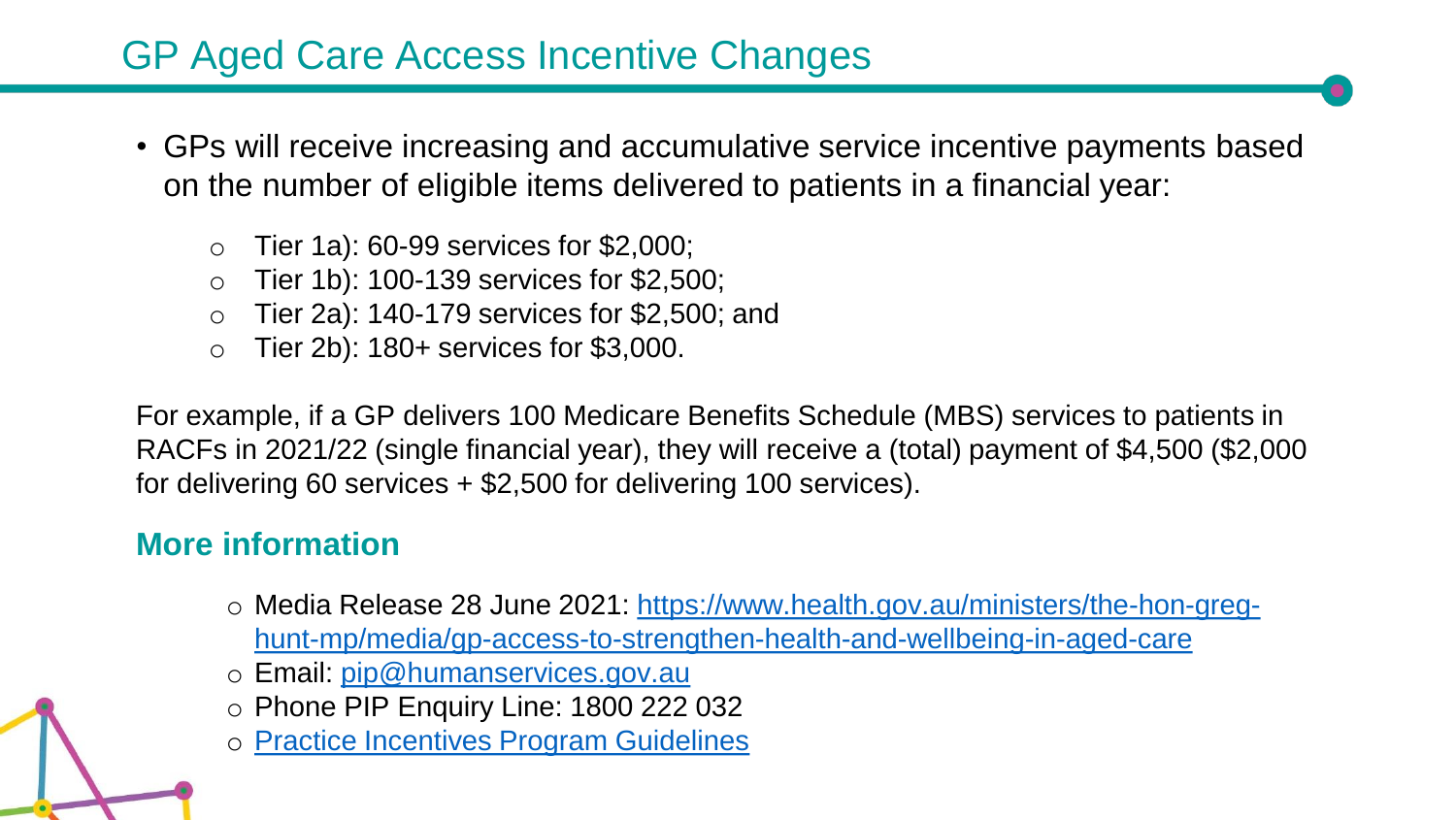

# **Practice Assist and Primary Care Resources**

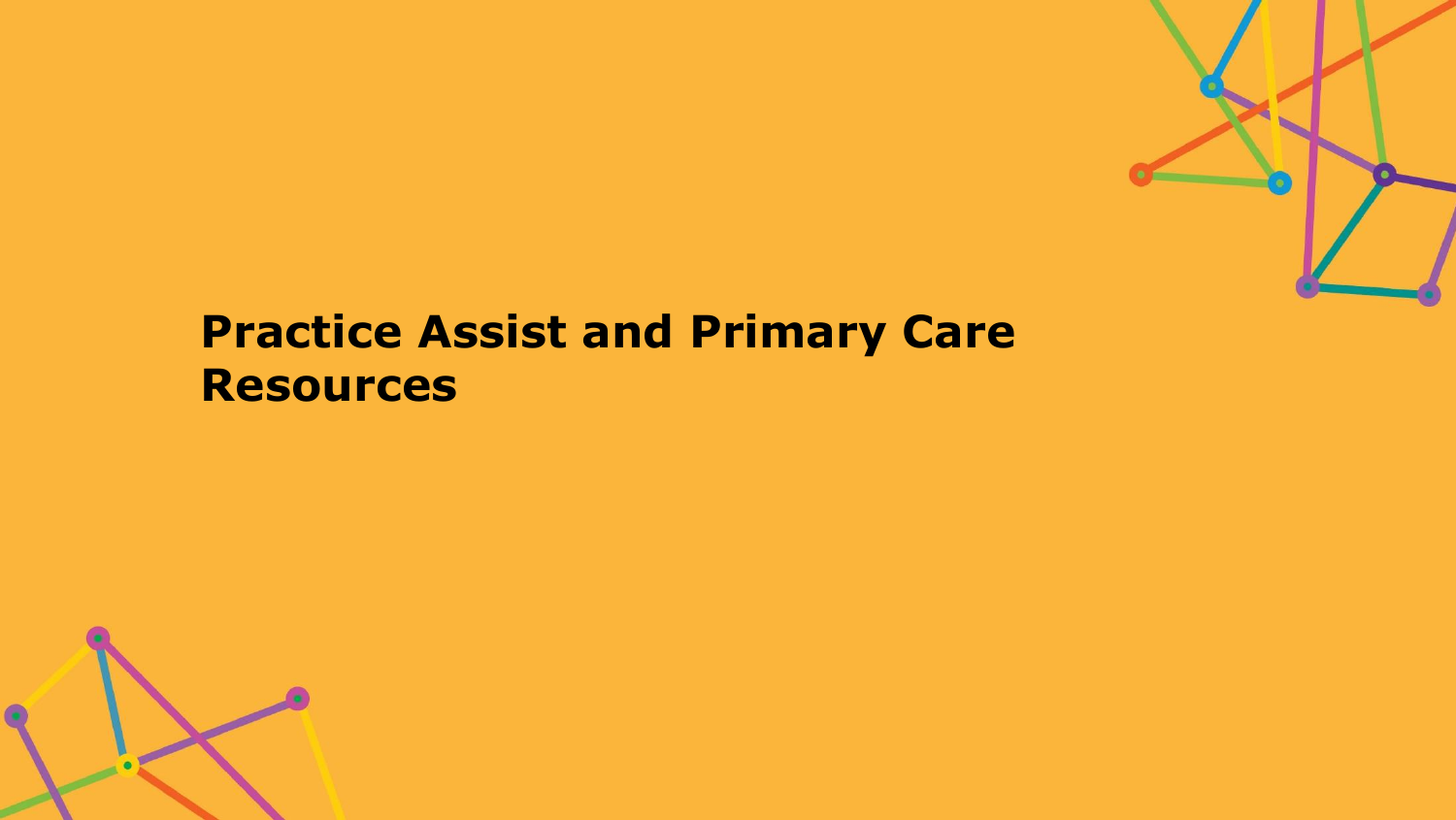- WAPHA's Practice Assist Service has a range of resources on MBS, COVID-19, National Programs, and more. Our Website is <https://www.practiceassist.com.au/>
- The Medicare Benefits Schedule page in the Tool Kit has links to our current suite of six Factsheets on MBS items for use in RACFs. <https://www.practiceassist.com.au/The-Tool-Kit/Medicare-Australia>
	- o [For GP and OMP attendance items for use in RACF's](https://www.practiceassist.com.au/PracticeAssist/media/ResourceLibrary/Medicare%20Benefits%20Schedule/MBS-Attendance-Items-in-RACFs-Fact-Sheet-210114.pdf) MBS Attendance Items for RACF's
	- o [CDM Allied Health Group Services in RACFs](https://www.practiceassist.com.au/PracticeAssist/media/ResourceLibrary/Medicare%20Benefits%20Schedule/CDM-Allied-Health-Group-Services-in-RACFs-Fact-Sheet-V1-201222.pdf) [CDM Allied Health in RACFs](https://www.practiceassist.com.au/PracticeAssist/media/ResourceLibrary/Medicare%20Benefits%20Schedule/CDM-Allied-Health-in-RACFs-Fact-Sheet-V1-201222.pdf)
	- **[CDM ATSI Allied Health in RACFs](https://www.practiceassist.com.au/PracticeAssist/media/ResourceLibrary/Medicare%20Benefits%20Schedule/CDM-ATSI-Allied-Health-in-RACFs-Fact-Sheet-V1-201222.pdf)**
	- o [CDM GP or OMP in RACFs](https://www.practiceassist.com.au/PracticeAssist/media/ResourceLibrary/Medicare%20Benefits%20Schedule/CDM-GP-or-OMP-in-RACFs-Fact-Sheet-V2-210114.pdf)
	- o [Mental Health Treatment Plans \(MHTPs\) in RACFs](https://www.practiceassist.com.au/PracticeAssist/media/ResourceLibrary/Medicare%20Benefits%20Schedule/MHTPs-in-RACFs-Fact-Sheet-V2-210114.pdf)



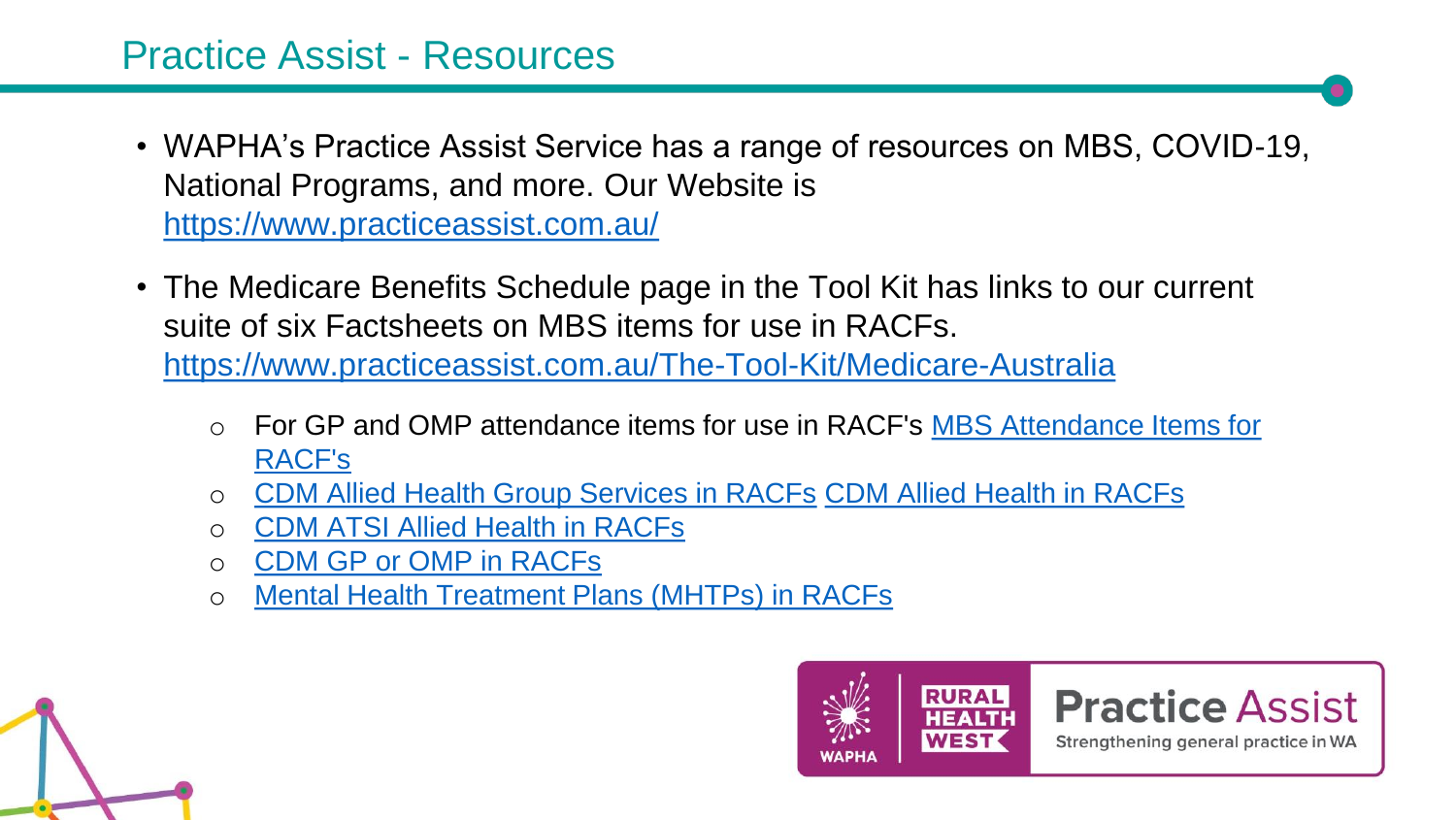The [Practice Assist Resource Library c](https://www.practiceassist.com.au/Resource-Library)an be used to look up factsheets in the areas of:

- o Business Management
- o Clinical Resource
- o COVID-19
- o Digital Health
- o GP Accreditation
- o HR and Staff Management

Other factsheets of interest:

- [Advance Care Planning \(ACP\) and supporting MBS items](https://www.practiceassist.com.au/PracticeAssist/media/ResourceLibrary/Medicare%20Benefits%20Schedule/Advance-Care-Planning-Fact-Sheet-V1-210514.pdf)
- [MBS Health Assessment for people aged 75 years and older](https://www.practiceassist.com.au/PracticeAssist/media/ResourceLibrary/Medicare%20Benefits%20Schedule/MBS-Health-Assessments-for-people-75-and-over-V2.pdf)

#### **Practice Assist**

- o Toll-free help desk: 1800 2 ASSIST (1800 2 277 478)
- Email: practiceassist@wapha.org.au
- o Website: [practiceassist.com.au](https://www.practiceassist.com.au/)
- o MBS
- o Nurses in general practice
- o Practice Incentives Programs
- o Programs and National Schemes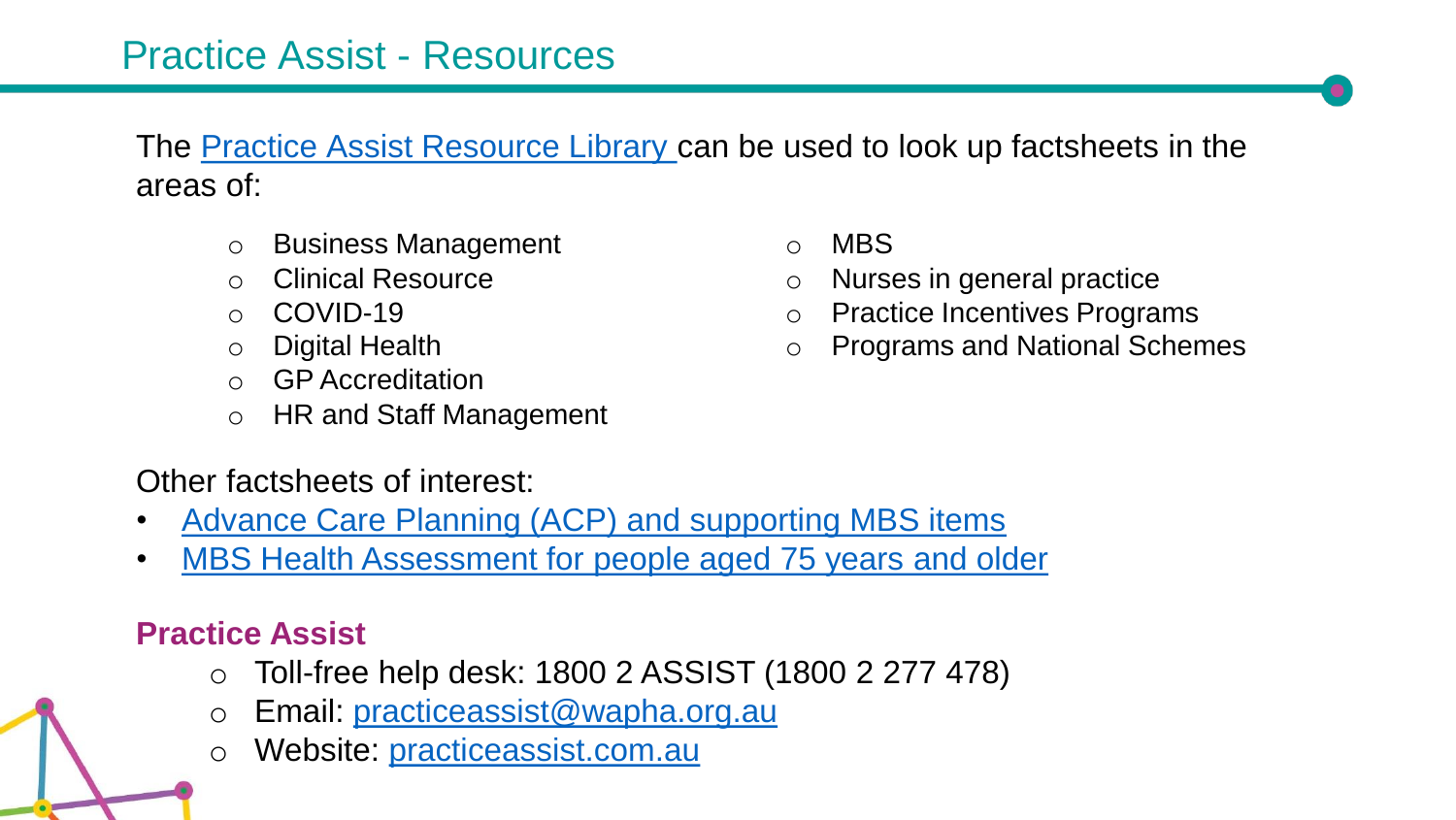

# Connect with us…



[wapha.org.au](https://www.wapha.org.au/)



[/waphaphns](https://www.facebook.com/waphaphns/)



[@wapha\\_phns](https://twitter.com/wapha_phns)



[@wapha\\_phns](https://au.linkedin.com/company/wapha)



[phexchange.wapha.org.au](https://phexchange.wapha.org.au/)



news.wapha.org.[au](http://www.news.wapha.org.au/)/subscribe/